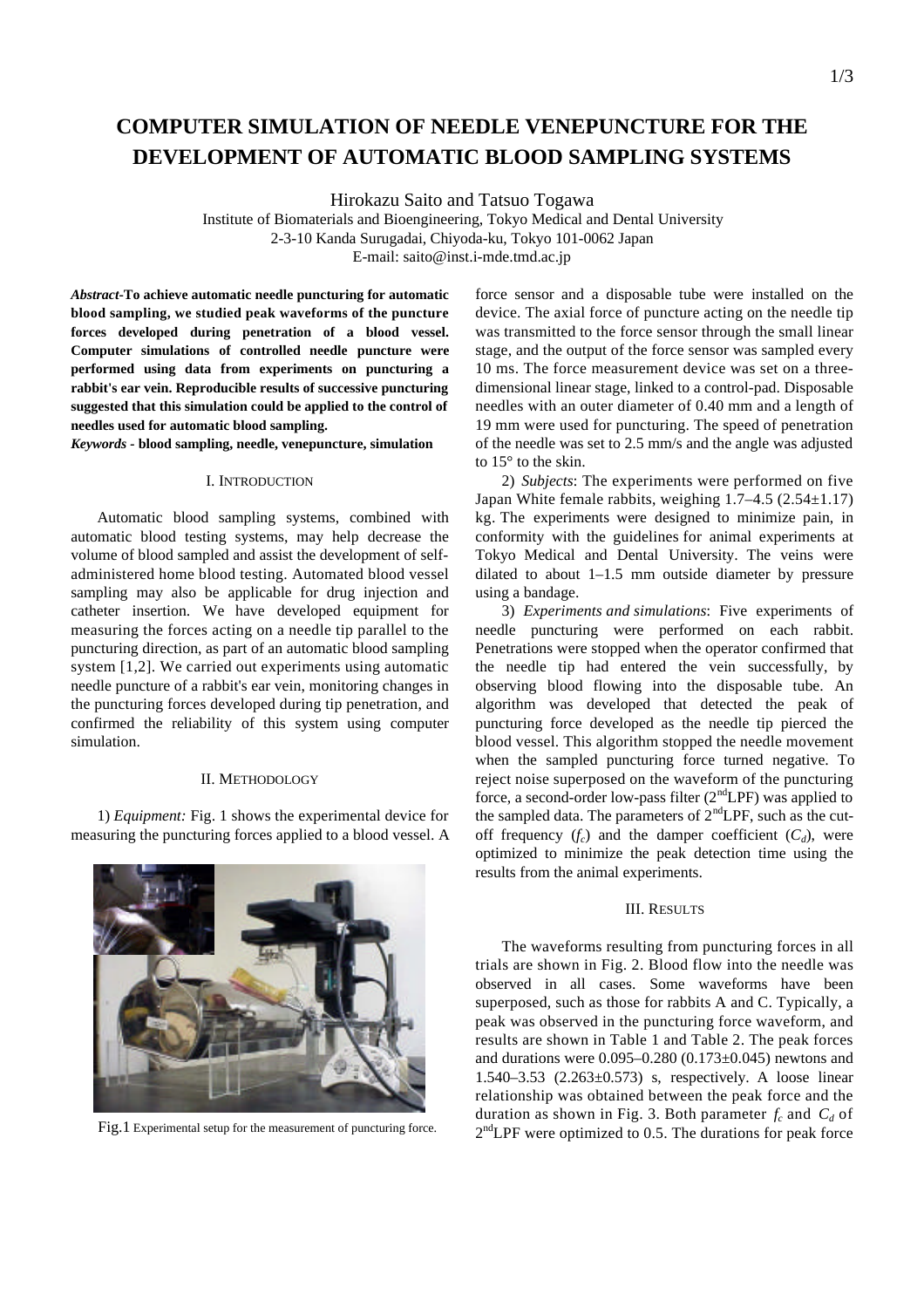| <b>Report Documentation Page</b>                                                                                                                                                                                                                                                                   |                                                                                                                          |                                                    |  |  |  |  |  |
|----------------------------------------------------------------------------------------------------------------------------------------------------------------------------------------------------------------------------------------------------------------------------------------------------|--------------------------------------------------------------------------------------------------------------------------|----------------------------------------------------|--|--|--|--|--|
| <b>Report Date</b><br>25OCT2001                                                                                                                                                                                                                                                                    | <b>Report Type</b><br>N/A                                                                                                | Dates Covered (from to)                            |  |  |  |  |  |
| <b>Title and Subtitle</b>                                                                                                                                                                                                                                                                          |                                                                                                                          | <b>Contract Number</b>                             |  |  |  |  |  |
| Computer Simulation of Needle Venepuncture for the<br>Development of Automatic Blood Sampling Systems                                                                                                                                                                                              |                                                                                                                          | <b>Grant Number</b>                                |  |  |  |  |  |
|                                                                                                                                                                                                                                                                                                    |                                                                                                                          | <b>Program Element Number</b>                      |  |  |  |  |  |
| Author(s)                                                                                                                                                                                                                                                                                          |                                                                                                                          | <b>Project Number</b>                              |  |  |  |  |  |
|                                                                                                                                                                                                                                                                                                    |                                                                                                                          | <b>Task Number</b>                                 |  |  |  |  |  |
|                                                                                                                                                                                                                                                                                                    |                                                                                                                          | <b>Work Unit Number</b>                            |  |  |  |  |  |
| Performing Organization Name(s) and Address(es)<br>Tokyo 101-0062 Japan                                                                                                                                                                                                                            | Institute of Biomaterials and Bioengineering, Tokyo Medical<br>and Dental University 2-3-10 Kanda Surugadai, Chiyoda-ku, | <b>Performing Organization Report Number</b>       |  |  |  |  |  |
|                                                                                                                                                                                                                                                                                                    | <b>Sponsoring/Monitoring Agency Name(s) and Address(es)</b>                                                              | Sponsor/Monitor's Acronym(s)                       |  |  |  |  |  |
| US Army Research, Development & Standardization Group<br>(UK) PSC 802 Box 15 FPO AE 09499-1500                                                                                                                                                                                                     |                                                                                                                          | <b>Sponsor/Monitor's Report Number(s)</b>          |  |  |  |  |  |
| <b>Distribution/Availability Statement</b><br>Approved for public release, distribution unlimited                                                                                                                                                                                                  |                                                                                                                          |                                                    |  |  |  |  |  |
| <b>Supplementary Notes</b><br>Papers from the 23rd Annual International Conference of the IEEE Engineering in Medicine and Biology Society,<br>October 25-28, 2001, held in Istanbul, Turkey. See also ADM001351 for entire conference on cd-rom., The original<br>document contains color images. |                                                                                                                          |                                                    |  |  |  |  |  |
| Abstract                                                                                                                                                                                                                                                                                           |                                                                                                                          |                                                    |  |  |  |  |  |
| <b>Subject Terms</b>                                                                                                                                                                                                                                                                               |                                                                                                                          |                                                    |  |  |  |  |  |
| <b>Report Classification</b><br>unclassified                                                                                                                                                                                                                                                       |                                                                                                                          | <b>Classification of this page</b><br>unclassified |  |  |  |  |  |
| <b>Classification of Abstract</b><br>unclassified                                                                                                                                                                                                                                                  | <b>Limitation of Abstract</b><br>UU                                                                                      |                                                    |  |  |  |  |  |
| <b>Number of Pages</b><br>3                                                                                                                                                                                                                                                                        |                                                                                                                          |                                                    |  |  |  |  |  |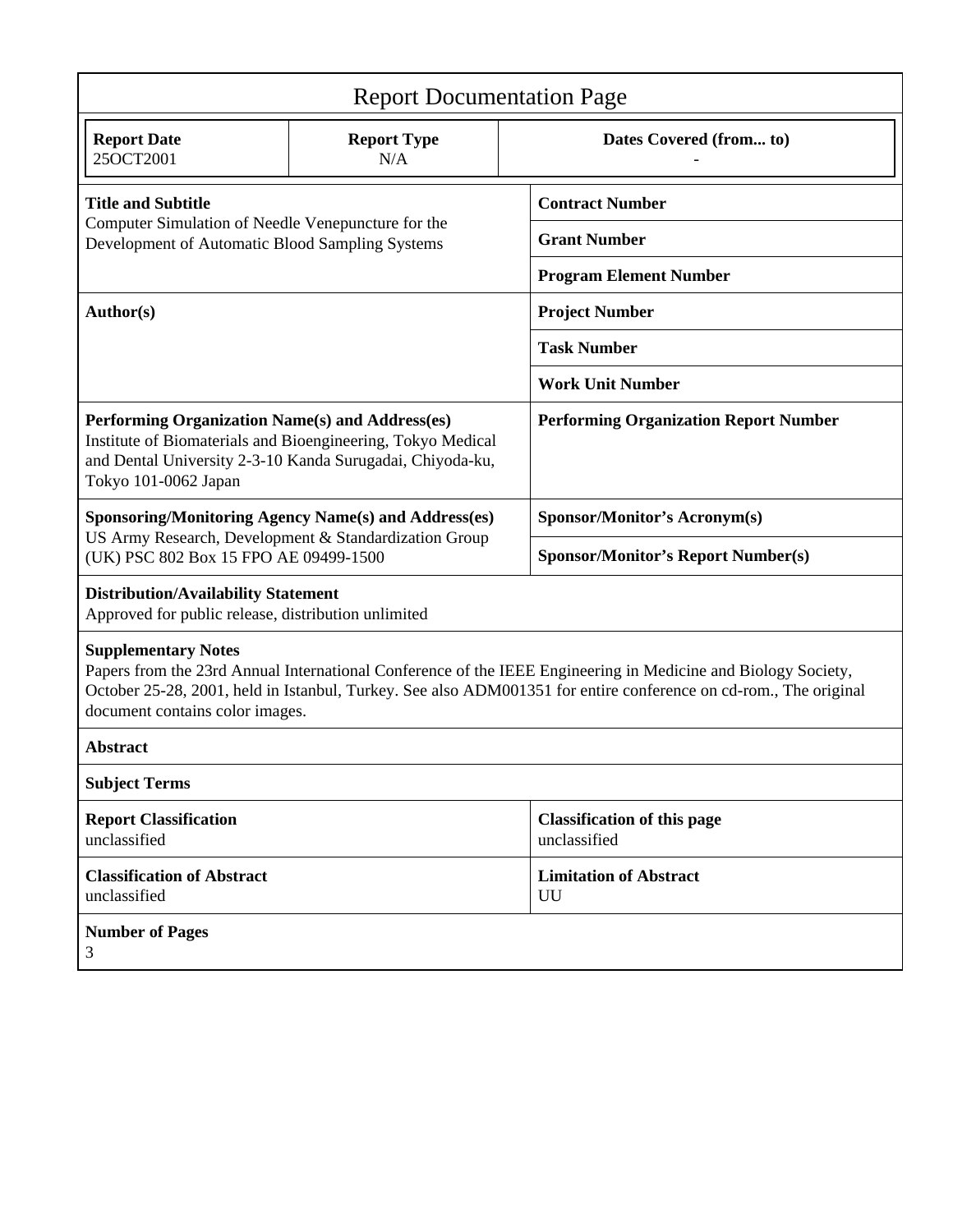detection ranged from  $0.01$  to  $0.290$   $(0.096 \pm 0.072)$  s, as shown in Table 3. No significant differences in duration were observed between the subjects.

# IV. DISCUSSION

We propose here a method for detecting the moment of needle puncture into a blood vessel by measuring the changes in force acting on the needle tip. Successful puncturing of the vein was achieved in all cases using automatic needle control simulations. These reproducible results suggest that measuring the forces developed during puncture may be applicable to automatic blood sampling.

The needles were inserted 0.239±0.181 mm into the blood vessel during the detection of peak forces. This was equivalent to 0.062±0.047 mm of sagittal movement in the blood vessel. These needle movements were not serious enough to rupture the blood vessel, which was about 1 mm in diameter. It is important that the needle tip should not pierce the opposite wall, particularly if the vessel has a small radius.

## V. CONCLUSIONS

The blood sampling needles could be stopped automatically by measuring the vessel puncturing force using data from animal experiments. Thus, the ability to monitor the puncturing force will be applicable to achieving automatic blood sampling.

## ACKNOWLEDGMENTS



Fig.2 Puncturing force waveforms in each subject.

| Table 2 Durations of the peak force from the beginning of puncturing. |  |  |
|-----------------------------------------------------------------------|--|--|
|                                                                       |  |  |

|                |                | A | B | C                                       | D | E | AVG<br>$\pm SD$ |
|----------------|----------------|---|---|-----------------------------------------|---|---|-----------------|
|                | L1             |   |   | 0.188 0.184 0.098 0.131 0.184           |   |   |                 |
|                | L <sub>2</sub> |   |   | $0.190$ $0.162$ $0.109$ $0.157$ $0.215$ |   |   |                 |
| Peak force (N) | L <sub>3</sub> |   |   | 0.181 0.184 0.124 0.132 0.228           |   |   |                 |
|                | I 4            |   |   | 0.240 0.280 0.171 0.158 0.221           |   |   |                 |
|                | L5.            |   |   | 0.095 0.200 0.148 0.162 0.174           |   |   |                 |
|                | AVG            |   |   | 0.178 0.202 0.130 0.148 0.204 0.173     |   |   |                 |
|                | $+SD$          |   |   | 0.052 0.046 0.030 0.015 0.024           |   |   | 0.045           |

Table 1 Peak force developed during puncture.

|                             |                | A    | B                 | C                                   | D              | E    | AVG<br>+SD |
|-----------------------------|----------------|------|-------------------|-------------------------------------|----------------|------|------------|
|                             | L1             | 2.00 | 1.76              | 1.75                                | 1.54           | 1.74 |            |
| Duration to the<br>peak (s) | L <sub>2</sub> | 2.16 | 2.49              | 1.54                                | 2.51           | 2.37 |            |
|                             | L <sub>3</sub> | 2.40 | 2.35              | 1.62                                | 1.65           | 2.76 |            |
|                             | I 4            | 2.66 | 2.71              | 2.98                                | 2.08           | 2.87 |            |
|                             | L5             | 1.77 | 3.53              | 1.87                                | 2.01           | 3.46 |            |
|                             | AVG            |      |                   | 2.198 2.568 1.952 1.958 2.640 2.263 |                |      |            |
|                             | $+ST$          |      | 0.346 0.643 0.588 |                                     | 0385 0637 0573 |      |            |